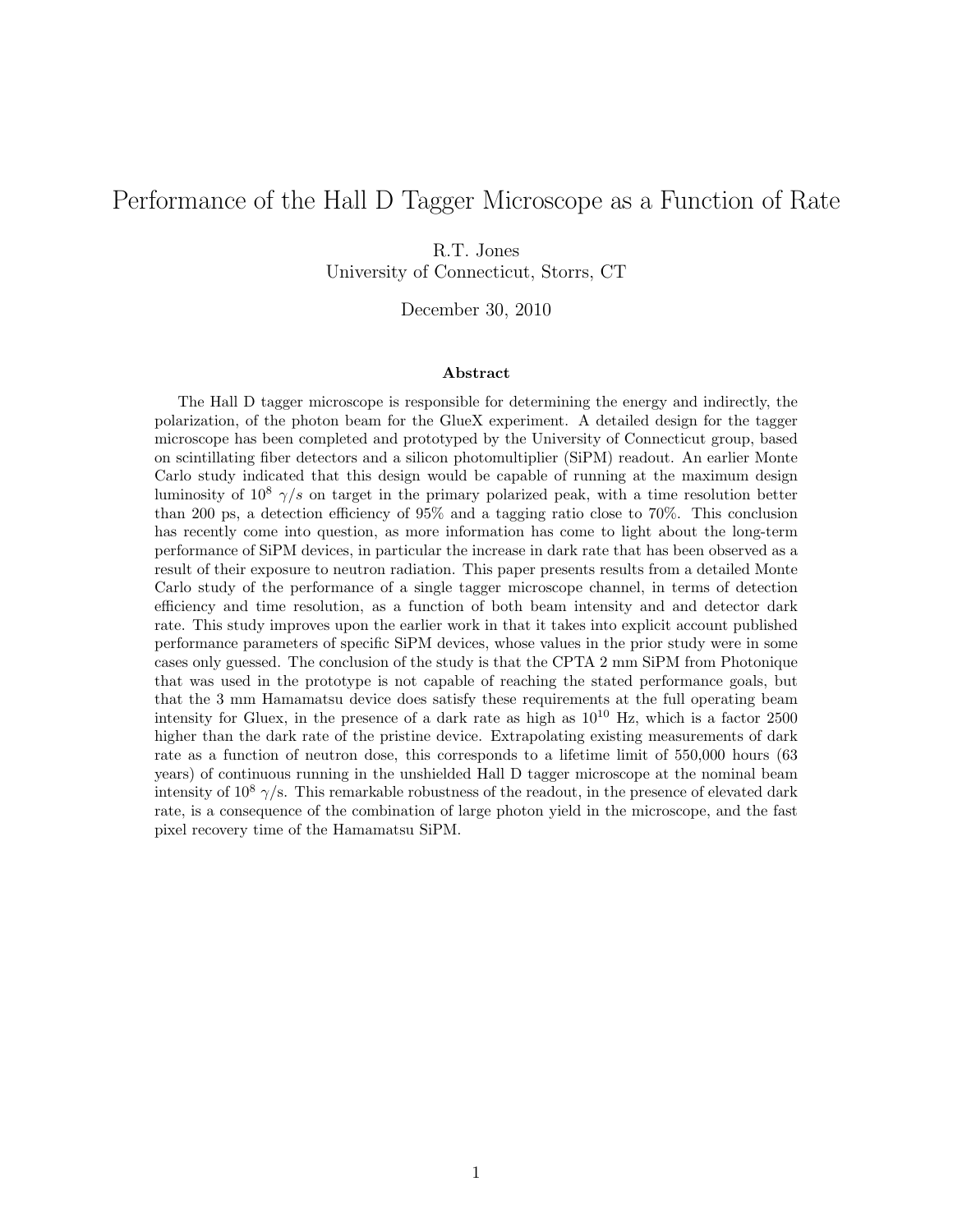# 1 Introduction

The Hall D tagging spectrometer detector package consists of two subsystems: a coarse-grained array of 190 counters spanning the range 3.0 - 11.7 GeV photon energy with 30 MeV bins, and a fine-grained "microscope" covering the range 8.3 - 9.1 GeV photon energy with 8 MeV bins. The microscope is focused on this specific photon energy range because significant beam polarization exists only in a restricted energy region around the primary coherent peak in the window 8.4 - 9.0 GeV. GlueX has been designed to be able to run at collimated beam intensities up to  $10^8$ /s within this energy window, which requires that the microscope be capable of running at a total tagged rate of  $2.4 \times 10^8$ /s integrated over the same energy range. To handle this rate, the microscope is segmented into 100 non-overlapping energy channels and covers the somewhat larger energy region 8.3 - 9.1 GeV to allow for small variations in the coherent peak position while running. This leads to a modest requirement on the microscope readout electronics that it run efficiently and with good time resolution at rates up to 4 MHz per channel. Table 1 lists the design goals for the tagger microscope, which enable near-optimum performance of the tagger for GlueX physics, subject to the constraints of a coherent bremsstrahlung source.

### 1.1 optimization of microscope design

One property in Table 1 that requires explanation is the *post-collimator tagging ratio*. Also sometimes known as "tagging efficiency", the *tagging ratio* is the rate of tagged photons in a particular energy bin that reach the target, divided by the total counting rate in the corresponding tagger channel. Ordinarily one would like this ratio to be close to unity, but there is a trade-off between polarization and tagging efficiency in the Hall D photon beam design that comes from the choice of the collimation angle; photons that strike the collimator do not contribute to the numerator in the tagging ratio, but their corresponding electrons do get counted in the denominator. The particular choice made for Gluex results in a near-optimum polarization of 40% at 9 GeV, but at a tagging ratio that is around 50%. This poor tagging ratio can be significantly improved by collimating the post-bremsstrahlung electrons to within a thin band around the horizontal scattering plane, so that those with large vertical projections of their momentum vector are not detected in the tagging counters. The photons produced by these electrons have a similarly large vertical momentum component, and so are blocked by the collimator. Making the tagger blind to these electrons improves the tagging ratio without impacting the rate of tagged photons that reach the target, hence improving the performance of the tagger by decreasing the rate of accidental tags.

The only reliable way to achieve this within the existing spectrometer geometry, without introducing more background from scattering than is eliminated by collimation, is to vertically segment

Table 1: Design specifications for the Hall D tagger microscope. These goals enable near-optimum performance of the tagger for GlueX physics, within the constraints of a coherent bremsstrahlung source designed for 40% polarization at 9 GeV produced using 12 GeV electrons.

| parameter                            | value unit |     |
|--------------------------------------|------------|-----|
| tagging rate per energy bin (peak)   | 40         | MHz |
| tagged electron detection efficiency | 95.        | %   |
| tagged electron time resolution      | 200        | рs  |
| post-collimator tagging ratio        | 70.        | ℅   |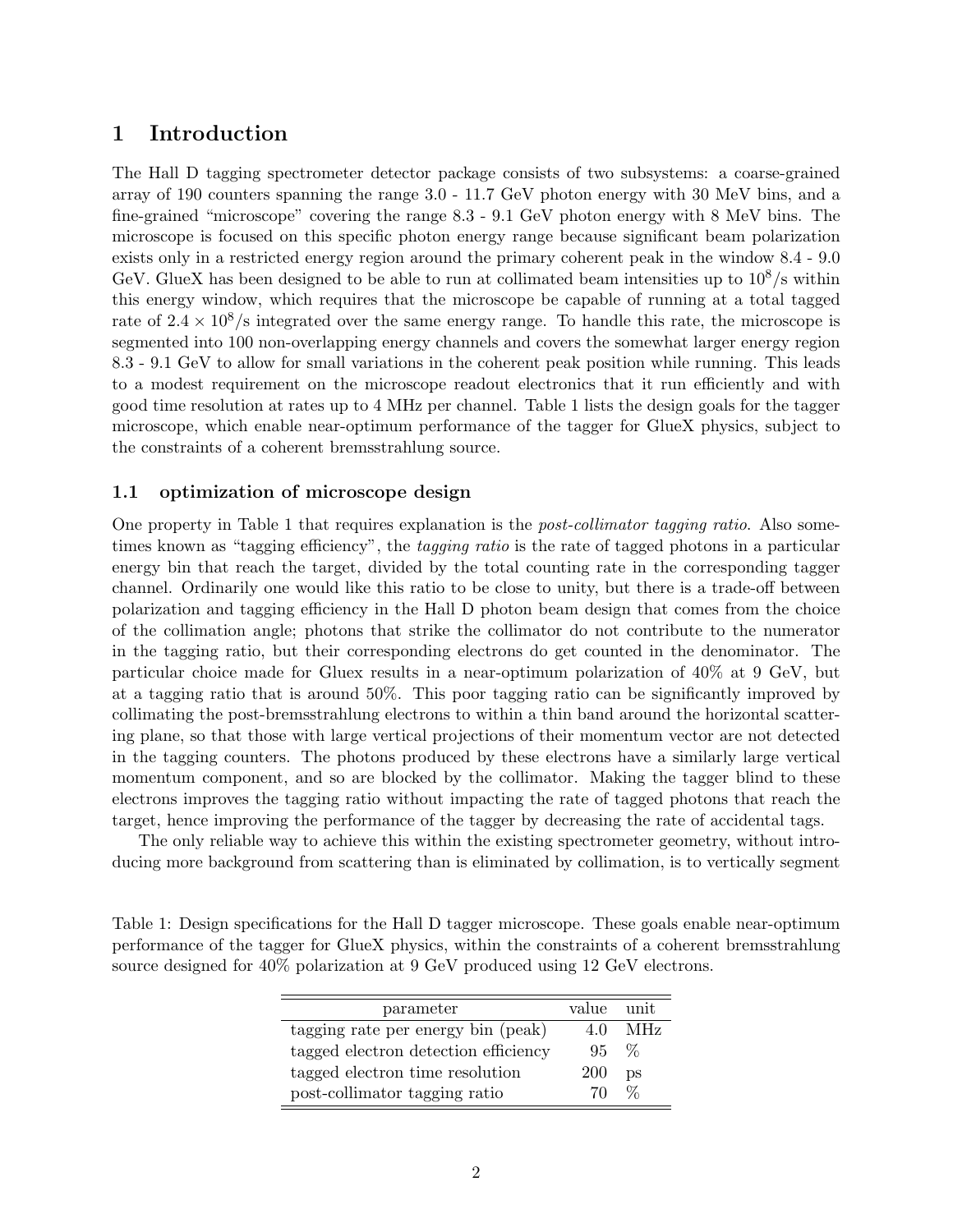the tagging detector array, and count only the vertical segment that subtends the momentum region corresponding to the photon collimator. Monte Carlo studies have shown that a 2 mm stripe across the focal plane contains nearly all of the photons that pass through the collimator, while eliminating about half of those that do not pass. The improved value of 70% in Table 1 reflects this capability. The microscope focal plane is constructed as a two-dimensional array of  $2 \times 2$  mm<sup>2</sup> scintillator cells, whose 100 columns constitute the tagged energy bins and whose 5 rows are used both for tagging (central row, 70% of count rate) and active monitoring of the out-of-plane scattering rates (2 rows above and 2 below), for a total of 500 readout channels.

#### 1.2 overview of readout design

The readout of light pulses from the individual square scintillating fibers that make up the detector array is done using SiPM's. Clear acrylic fibers glued to the exit end of the 2 cm scintillating fibers carry the light from the spectrometer focal plane to a coupler which aligns the ends of the light guides with the positions of the SiPM's mounted on a circuit board. Also integrated together in the same detector-mounted electronics package are the preamplifiers and summing circuits for the readout signals, and the programmable bias voltage control for the SiPM's. The decoupling of the readout from the detectors with clear-fiber light guides allows the electronics to be located some distance from the detectors in a shielded area. In the present design, the electronics are located within the same housing less than 50 cm from the detectors.

#### 1.3 lifetime from radiation damage

A critical concern with the design outlined above has arisen within the past year, as new data have come to light regarding the sensitivity of SiPM devices to ionizing radiation, particularly protons and neutrons [3]. In a comprehensive study by Y. Qiang [1], SiPM devices from CPTA (Photonique), Sensl, and Hamamatsu were exposed to varying calibrated doses of neutron radiation up to 150 rem. The results of the study are more or less uniform, that gain and quantum efficiency are not affected after exposure to neutrons, but that dark current increases in a linear fashion with neutron dose, with a slope that is large enough to produce measurable effects after only a few hours of operation in the Hall D tagger area.

A simulation study recently published by A. Somov [2] reports neutron dose estimates in the position of the tagger microscope of 180 mrem/h at nominal beam intensity of  $10^8 \gamma/s$ . This dose rate can be combined with the results from Ref. [1] to estimate what the dark rate would be after 10 years of operation of the Hall D beam. The CPTA  $2 \times 2$  mm<sup>2</sup> device from Photonique starts out with a dark rate of 10 MHz. After 40 rem of neutrons at an operating temperature of 24 C, the persistent dark rate has increased by a factor 5 to 50 MHz, corresponding to 200 hours of tagger operation at full intensity. Extrapolating forward with a constant slope, the dark rate is  $7 \times 10^9$  Hz after 30,000 hours of operation. Periodic annealing of the electronics boards at 60 C might reduce that rate estimate by 30%. The Hamamatsu S10931 device starts off at a somewhat lower dark rate of 4 MHz and scales up to about  $3 \times 10^9$ Hz after 10 years. The following sections present the results of a detailed study investigating the effects of increased dark rate on the detector performance, specifically in terms of time resolution and detection efficiency.

# 2 Simulation Model

The model presented here is comparable to that reported in Ref. [5], and a simplified version of the more complex model reported in Ref. [10]. A SiPM consists of many identical photodiodes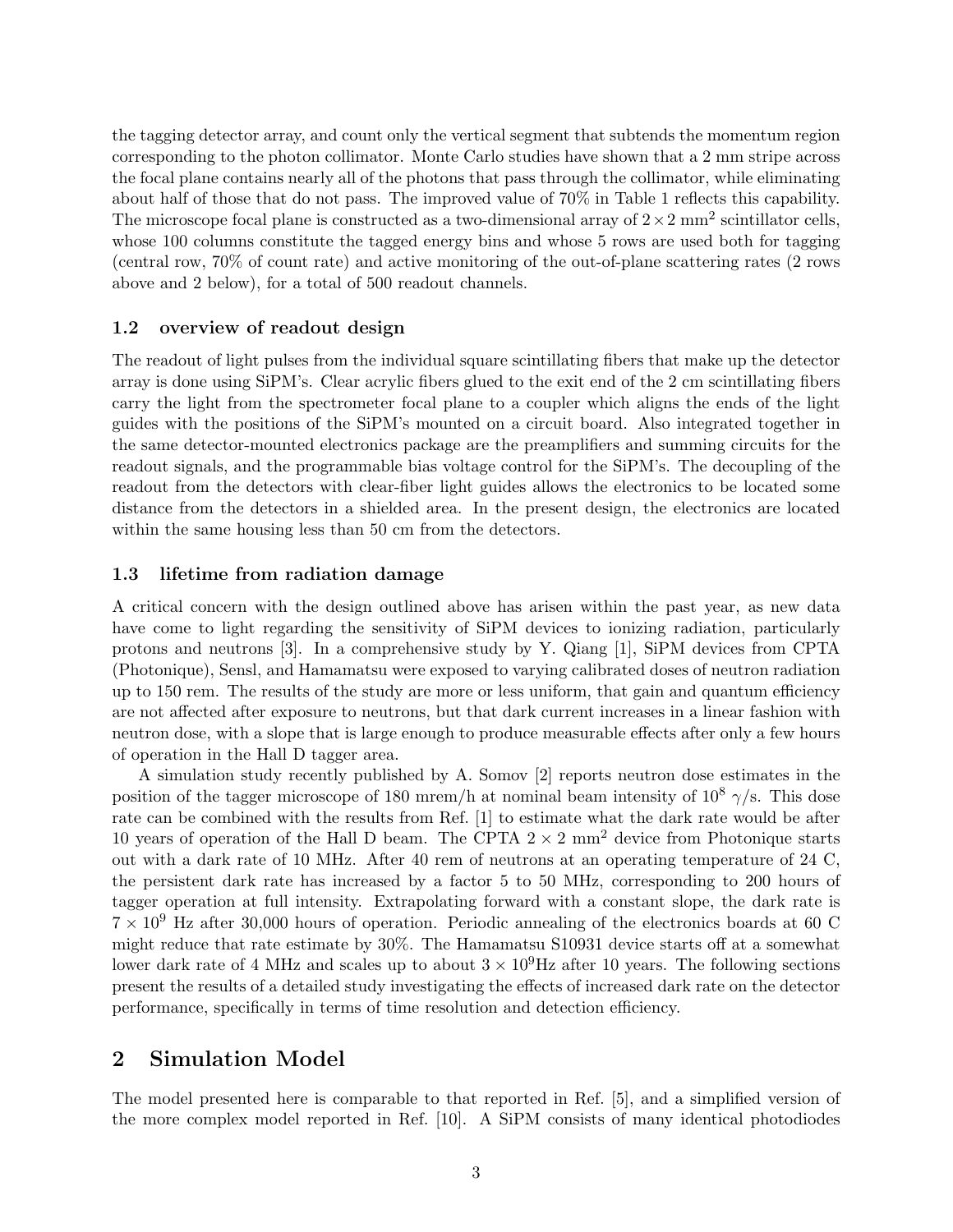arranged in a square grid array on the surface of a silicon wafer. The cells of the grid are separated from each other by v-shaped trenches that cut down through the active layer of the device, and serve to electrically and optically isolate the pixels from their neighbors. Each pixel acts as an independent avalanche photodiode (APD) operating in Geiger mode. Quenching of the Geiger pulse is provided by a resistor  $R_q$  which operates in conjunction with the internal capacitance  $C_1$ of the diode structure to determine the charge  $q_1$  released by an individual avalanche event and the time constant  $\tau_1$  for recharging the junction to its full reverse-bias operating potential  $V_b$  which is set a small amount  $\Delta V$  above the breakdown threshold potential  $V_0$ .

$$
q_1 = C_1 \Delta V \tag{1}
$$

$$
\tau_1 = R_q C_1 \tag{2}
$$

These quantities are closely related to the device operating parameters. The value  $q_1$  is also known as the gain of the device. The pixel (or microcell) recovery time, which measures the time from the onset of an avalanche to the moment when the diode is recharged to 95% of its full change, is equal to  $3\tau_1$ . The value of  $C_1$  is roughly proportional to the area of the pixel, and varies by more than an order of magnitude between different devices, although for very small pixels a significant part of  $C_1$  comes from the interconnects on the chip. Eq. 1 explains why, roughly speaking, SiPM's with high gain have fewer pixels per unit area than those with lower gain. Typical values for  $C_1$  are in the range 15-150 fC. The value of  $R<sub>q</sub>$  is also very important to understanding the behavior of the SiPM at high rates. Values vary from 100 k $\Omega$  to 100 M $\Omega$ , depending on the manufacturer.

The photon detection efficiency (PDE) is the product of the ratio of the active area to the total area of the chip, and the quantum efficiency  $\epsilon$  of the APD's. The quantum efficiency is itself a product of several device and intrinsic properties, but tends to be in the range 50% - 70% around 500 nm for most devices, when operating at the optimum bias voltage. For the purpose of modeling the microscope readout, only the PDE is of any practical interest. It falls in the range 15%-25% at 490 nm, the peak wavelength for BCF-20 scintillator, for the devices considered in this study.

#### 2.1 signal light yield

A Geant simulation of energy loss by a high-energy electron traveling through a 2 cm plastic scintillator fiber is shown by the yellow shaded region in the left panel of Fig. 1. The most-probable energy loss of 3.6 MeV agrees with expectations of roughly 1.8 MeV/cm in plastic. A fit to this spectrum with the Landau distribution was used to generate the signal pulse heights  $y_i$  for this study.

$$
y_i = y_{mp}(1 + p\ell_i) \tag{3}
$$

where the pseudo-random sequence  $\ell_i$  is distributed according to the Landau distribution given in Eq. 4, and free parameters  $y_{mp}$ , p are displayed in Table 2.

$$
f(\ell) = 12\pi i \int_{c-i\infty}^{c+i\infty} \exp(\ell s + s \ln s) ds \tag{4}
$$

The pulse height distribution of signal pulses produced in the readout model simulation is shown for comparison in the right panel of Fig. 1. The horizontal axis is plotted in units of  $q_1$  so that the effects of photon statistics are easy to estimate. The smearing out of the low-energy edge of the Landau peak in the right panel, as compared to the one in the left panel, is the result of the Poisson statistics in the discrete amplitude response of the SiPM.

The conversion factor from energy deposition to average photoelectron count (pixels firing) was obtained in the following way. Saint Gobain advertises that about 8000 photons are produced in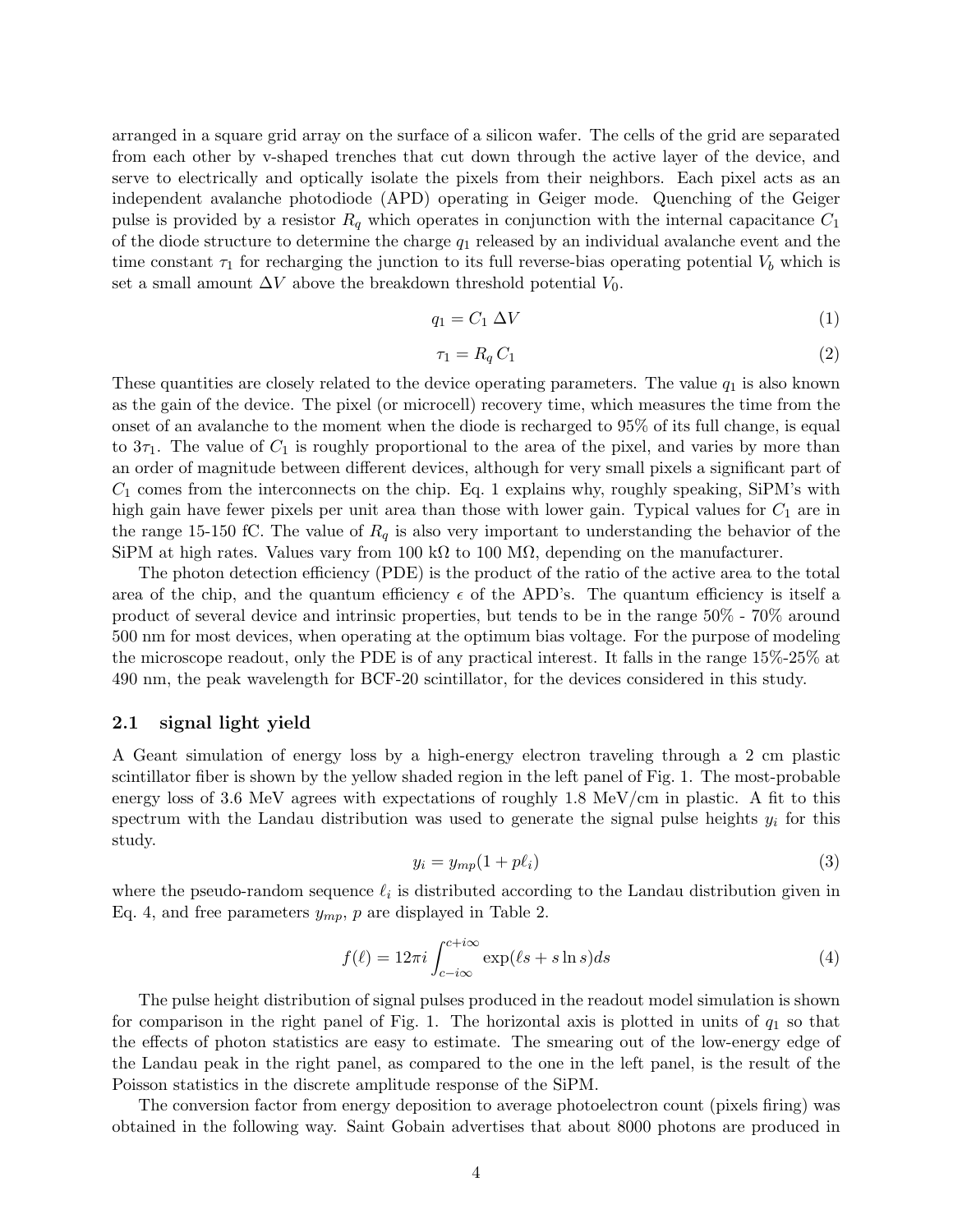Table 2: Parameter values in the model pulse height density function Fig. 3. Values are dimensionless.

| parameter | value |
|-----------|-------|
| $y_{mp}$  | 200   |
| D         | 0.17  |

the scintillation peak around 490 nm, per MeV of energy deposited by a minimum-ionizing particle. The capture fraction for the double-clad optical fiber is about 4.3% in each direction. With a 90% reflective coating on the upstream end of the fiber, a total of 650 photons per MeV are captured within the transmission aperture of the fiber. Assuming 33% losses the glue joint and along the length of the clear light guide, one expects a most-probable yield of 1600 green photons incident on the surface of the SiPM. A conservative PDE estimate of 15% leads to a most-probable pulse height of 230 pixels. This value has been rounded down to 200 pixels to produce the results reported below.

#### 2.2 amplifier response

The response of the preamplifier and summing circuit to a single pixel firing has been modeled by a detailed impulse-response analysis of the circuit. The source is treated as a fast current spike with a total charge  $q_1$  landing on input capacitance  $C_n$  and being drained off through the input impedance  $Z_i$  of the the amplifier. The parameter  $Z_i$  is a complex number that is frequency-dependent, but its value is on the order of 10  $\Omega$ . The preamplifier circuit was designed with a special input stage with low impedance in order to prevent the large capacitance  $C_n$  from producing long signal fall times  $C_n |Z_i|$ . The device capacitance  $C_n$  that appears in the expression for the single-pixel pulse width is not the  $C_1$  that determines the gain factor according to Eq. 1, but includes the capacitance of all pixels in the device, plus the extra capacitance contained in the interconnection network on the chip. The value of  $C_n$  is in the range 150 - 300 pF for SiPM's that are large enough to read out a 2  $\times$  2 mm fiber. The shape of the output voltage pulse driven into 50  $\Omega$  by the preamp in response to a single photoelectron is shown in Fig. 2. This shape is consistent with multi-photon pulses observed in bench tests with a fast-pulse laser diode, after unfolding with the diode pulse shape which was about 4 ns FWHM.

Note the long tail shown in the right panel of Fig. 2. The vertical scale has been expanded, relative to that in the left panel, to make the variation in the signal visible. It is extremely important to model the long tail correctly in the simulation because, at high rate, the tails from many pulses stack up on top of one another and produce a wandering baseline that underlies the fast component of following pulses. These baseline variations are equivalent to a meandering threshold in the discriminator, and limit the time resolution of the device at high rates. These effects are carefully modeled in this study.

#### 2.3 pixel recovery

The primary purpose for the quench resistor is to isolate the diode from the bias voltage source, so that the junction potential drops below breakdown threshold as soon as a charge of  $q_1$  has accumulated across the diode junction capacitance. To function in this way, the value of  $R_1$  must be large enough to delay the recharging of the capacitance until all of the charges from the avalanche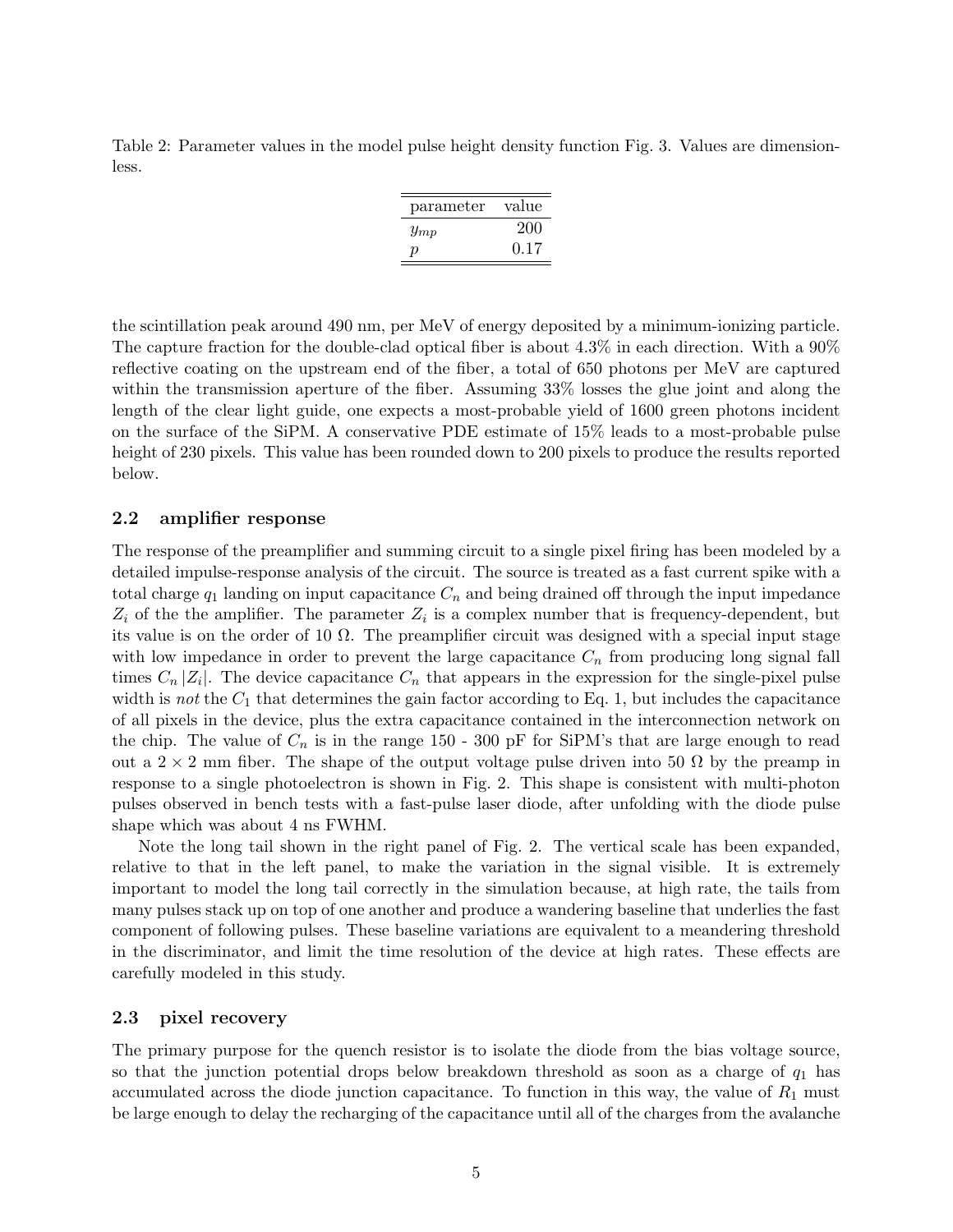

Figure 1: Energy deposition spectrum (left panel) and modeled photoelectron yield in a SiPM (right panel) for a 3 GeV post-bremsstrahlung electron in the Hall D tagger Geant simulation. In the left panel, the yellow shaded area corresponds to post-bremsstrahlung electron tracks, the blue peak near zero comes from gamma ray conversions in the plastic, and the black histogram is the complete spectrum, including the mostly low-energy hits from random room background. The spectrum in the right panel includes only the post-bremsstrahlung electron component, excluding the few percent below the Landau edge in the left plot that come from tracks entering or exiting the fiber from the side, that do not travel the full length inside the fiber. Cerenkov photons produced in the clear light guides fall outside the capture cone of the fiber, and are not included in the statistical model.

have been swept out of the depletion zone. For bulk of the charges, 100 ps would be sufficient delay to accomplish this [9], but a few of the charges inevitably get trapped in weakly bound localized states around defects. As soon as the junction potential is restored above breakdown threshold, a single one of these trapped charges can thermally excite out of its trap and induce a second avalanche.

This process known as "after-pulsing" is a property of all SiPM devices, although their effects are most noticeable in devices with small values of  $R_q$  like the ones from Hamamatsu. When these after-pulses were first observed in the Hamamatsu SiPM tested by our group, they were thought to be a defect of the device, but since then we have learned that they are the signature of a fast pixel recovery time, without which the device cannot function well at high rates. Provided that their probability remains significantly less than unity, after-pulses are a feature of fast SiPM devices, and simply add a long-tail component to the pulse shape for multi-photon pulses. As shown below, these after-pulses set the effective lower bound on the discriminator threshold that can be used in the microscope readout.

Several groups have published detailed measurements of the pixel recovery and after-pulsing behavior of SiPM's from a variety of manufacturers [3–6]. Ref. [4] lists measured pixel recovery times for 14 different SiPM devices from 5 manufacturers, including CPTA and Hamamatsu. The value of 2.8  $\mu$ s that they report for the CPTA 40  $\times$  40  $\mu$ m<sup>2</sup> 556 pixel device is consistent with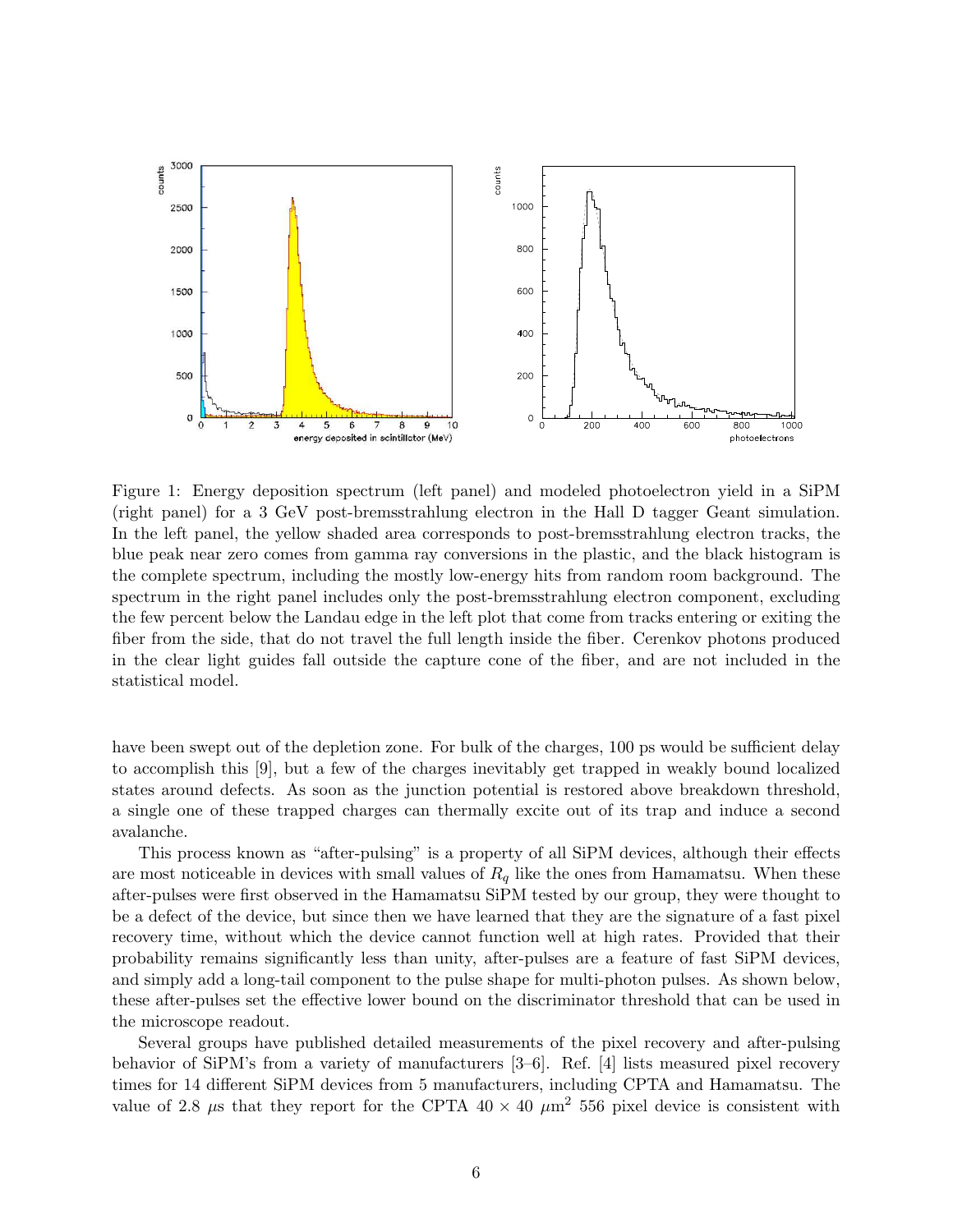

Figure 2: Detailed analytical model for a pulse from the UConn SiPM preamplifier circuit. The data points are computed from the Fourier transform coefficients of the circuit model, and the curve is a piece-wise analytic interpolation of the points. The second panel shows an expanded view of the tail of the pulse plotted in the first panel. The charge integral of the pulse is zero. The amplitude of the pulse is normalized to a maximum value of unity.

the large value of  $R_q$  of 7 M $\Omega$  reported in Ref. [3] for this device. Ref. [4] reports a wide range of recovery times for the 10 different Hamamatsu SiPM's they examined. Ref. [3] reports a  $R_q$  of 110 kΩ for the MPPC S10362-11-050C (400 50-micron pixels). Ref [7] reports a gain of  $1 \times 10^6$  for this device at  $\Delta V = 1$  V. Using Eqs. 1-2, these numbers give  $\tau_1 = 16$  ns, and a 95% pixel recovery time of 48 ns for this device. Analyzing the data shown in Fig. 15 in Ref. [7] gives a more precise estimate of  $\tau_1 = 10.9 \pm 1.4$  ns, which is more or less consistent with the value of 50 ns that is reported in Ref. [4] for the last two Hamamatsu devices listed in their Table 1.

Ref. [3] reports a much longer recovery time close to 200 ns for the S10362-11-050C. This may be due to the peculiar way that those authors used to measure the recovery time, by saturating the entire device with a 200,000 photon pulse and then following it after a variable delay with a smaller pulse whose amplitude is measured as a function of the delay. This method would induce additional recovery delays from whole-device effects, in addition to the single-pixel recovery times, so its disagreement with the manufacturer's reported value of 50 ns for the S10362 single-pixel recovery time is not surprising. Whole-device effects are probably less important for devices like the CPTA SiPM whose large value of  $R_q$  leads to single-pixel recovery times on the order of microseconds.

Hamamatsu markets its MPPC devices in three pixel sizes, for each choice of device size: 25, 50, and 100 microns. The gains of these devices vary by an order of magnitude, from  $2 \times 10^5$ to  $2 \times 10^6$ . Eq. 2 implies that recovery times should scale with the gain, for fixed  $R_q$ . However slide 18 of Ref. [6] reports that Hamamatsu increases the value of  $R_q$  for devices with smaller pixels, which would offset this effect. This makes sense if the value of  $R_q$  was adapted by the manufacturer for each device, to keep the value of  $\tau_1$  constant, at the level needed to adequately suppress after-pulsing, while allowing for a maximum performance at high rates. Therefore a fixed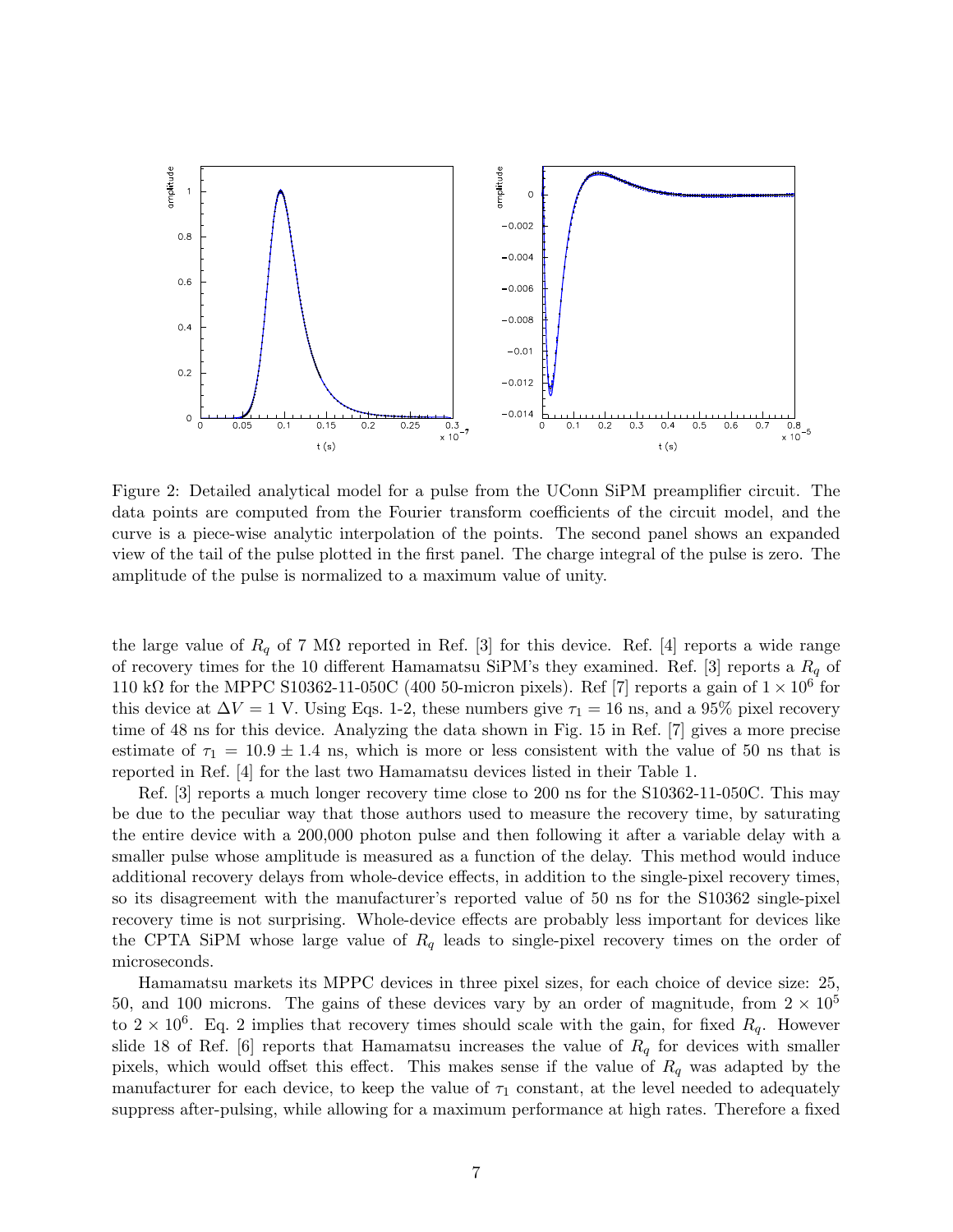value of  $\tau_1 = 15$  ns was taken for the Hamamatsu SiPM simulated in this study, which is considered to be appropriate regardless of the actual pixel size chosen. Pixel recovery is modeled by assigning to each pixel that fires a time-dependent gain  $g_1(t)$ 

$$
g_1(t) = q_1(1 - e^{-t/\tau_1})
$$
\n(5)

where  $t$  is the time since that pixel last fired.

#### 2.4 after-pulsing

The physical origin of after-pulse avalanches predicts that all pixels have independently random after-pulse events with exponential time distributions whose time constants are the lifetimes of the traps. Although in principle there may be many different time constants, one for each kind of traps, Ref. [5] reports that the observed after-pulse time distribution for MPPC devices can be adequately fit with just two time constants, one at 18 ns and the other around 70 ns. The probability integral for each of these after-pulse components depends steeply on the operating voltage  $\Delta V$ . For this study, I assumed a value of  $\Delta V = 1$  V, for which the two after-pulsing probabilities shown in Fig. 4 of Ref. [5] are 6% and 5%, respectively.

#### 2.5 cross talk

The primary source of cross talk in a SiPM is an infrared photon produced in an avalanche in one pixel that is absorbed in a neighboring pixel and causes it to avalanche. Unlike after-pulses, crosstalk pulses occur essentially simultaneously with the avalanche that triggers them, and amounts to little more than a small increase in the overall gain of the device. Because they increase the observed pulse-height in multiples of the single-pixel response, they lead to larger widths than would be expected based on Poisson statistics. This effect does not impact the performance of the microscope in a significant way, but it is included in the simulation for completeness.

#### 2.6 dark current

Dark current is caused by the random firing of pixels due to thermal excitations of charges creating spontaneous avalanches. Dark current  $I_d$  is related to dark rate per pixel  $r_1$  through the following relation.

$$
I_d = Nq_1r_1\tag{6}
$$

where N is the number of pixels in the device. The pixel dark rate  $r_1$  generally scales with the volume of the depleted zone in the diode, varying from 300 Hz in the pristine MPPC S10931-025P to 9 kHz in the MPPC S10931-100P at room temperature and nominal operating bias [8].

The dark rates reported above have a negligible effect on the operation of the SiPM in the microscope readout. However, these numbers do not remain constant but increase over time as a result of exposure to elevated levels of ionizing radiation. Ref. [3] reports results from exposing SiPM's from a variety of manufacturers to 83 MeV protons. The principal effect seen in the SiPM's as a result of the exposure was an increase in the dark rate. They report the total radiation dose in their measurement as  $2 \times 10^{10}$  /cm<sup>2</sup> of "1 MeV neutron equivalent flux". Using the conversion factor 1 rem =  $2.4 \times 10^7$   $n_{eq}/\text{cm}^2$ , this dose is equivalent to 830 rem. After irradiation, they observed a 30-fold increase in the dark rate for the Hamamatsu MPPC, and a similar factor for the CPTA/Photonique device. Ref. [1] reports a factor of 12 increase in dark current for the Hamamatsu MPPC after only 153 rem of neutron exposure. Comparison of these two results indicates that the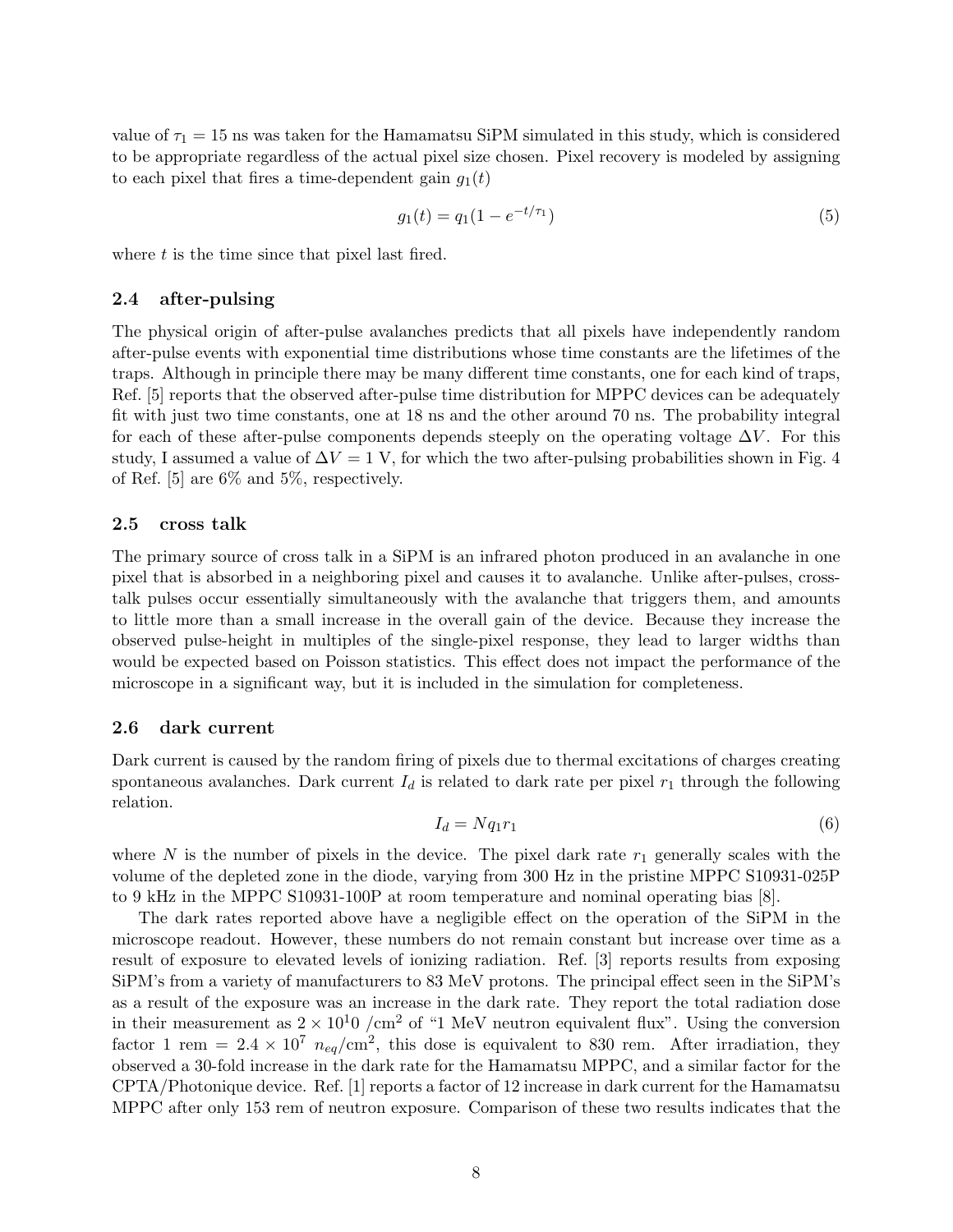slope of dark current vs. neutron dose is decreasing with increasing dose. This is also suggested by the slight negative curvature of the dark current vs. dose seen in the fourth plot in Ref. [1].

Operating the Hall D photon beam over a 10-year period (30,000 operating hours) at full beam intensity, an unshielded microscope readout would see a neutron dose of 5500 rem [2]. Surrounding the readout electronics with plastic shielding could easily reduce this number to 800 rem [2], which brings the dose into the range covered by Ref. [3], eliminating uncertainties from a large extrapolation. These estimates for dark rate increase vary from a factor 30, for a shielded readout solution, to a factor 400, for an unshielded readout and linear extrapolation based on Ref. [1]. In this study a number of scenarios are explored, with dark rates varying from a factor of 2 to 25,000.

### 3 Simulation Results

The parameter values used by the simulation model to produce the results reported below are given in Table 3. Note that the gain of the device is not included in the list. This is because all pulse heights are expressed in units of the single-pixel charge  $q_1$ . It is assumed that the preamplifier is capable of rescaling the output level to a range that is appropriate for the discriminator and ADC, and that the additional electronic noise from the preamplifier is negligible compared to the noise associated with after-pulsing and dark current when operating at rates appropriate for tagging. For reference, the prototype preamplifier built by the UConn group is designed to produce 2 mV peak output per photoelectron, for a most-probable expected output of 450 mV and an optimum discriminator threshold close to 100 mV. Judging by the ability to easily resolve individual photoelectron peaks in the SiPM pulse-height spectrum of the preamplifier output, the RMS electronic noise added by the preamp is smaller than 1 mV.

An important aspect of the simulation is its ability to take into account pile-up effects and the effects from AC couplings between various stages in the preamplifier, which create long oscillating tails on the back ends of the output pulses. The simulation started at  $t=0$  with the state of the readout in quiescent condition and then ran forward for 3  $\mu$ s, but only the last 1  $\mu$ s was actually analyzed. This is what is meant by the parameters "length of trace simulated" and "length of trace analyzed" in Table 3.

The simulation consists of building up a trace of the output voltage on the preamplifier output in the following way. The elementary event in the simulation is the firing of a single pixel. Each time a pixel fires, a copy of the single-pixel output pulse shown in Fig. 2 is added with an appropriate time offset to the output trace. First dark-rate pulses are distributed randomly, one at a time, with the total number of them equal to the dark rate times the trace length. After that, signal pulses are generated with pulse heights distributed as illustrated in Fig. 1. Based on the generated pulse height, a Poisson random number of pixels are added to the trace, with their times starting at the  $t_0$  of the pulse and distributed randomly according to the exponential decay with the time constant of the scintillator. After-pulses and cross-talk pulses are generated automatically each time a pixel event is produced. Each pixel generated modifies a full 2  $\mu$ s of the output trace, because of the long oscillating tail that is present in the preamplifier response function. A sample trace is shown in Fig. 3. This trace was produced for the Hamamatsu MPPC with a signal rate of 4 MHz and a dark rate of 10 GHz. Both dark pulses and after-pulsing effects are visible, on top of the normal output pulse shape.

Once the trace is generated, it is analyzed to simulate the behavior of a leading-edge discriminator acting on the simulated signal. The analyzer steps through the trace watching for it to transition from below the threshold level to above. When this happens, the trace values below and above the threshold are interpolated to find the crossing time  $t_0$ . The value of the trace amplitude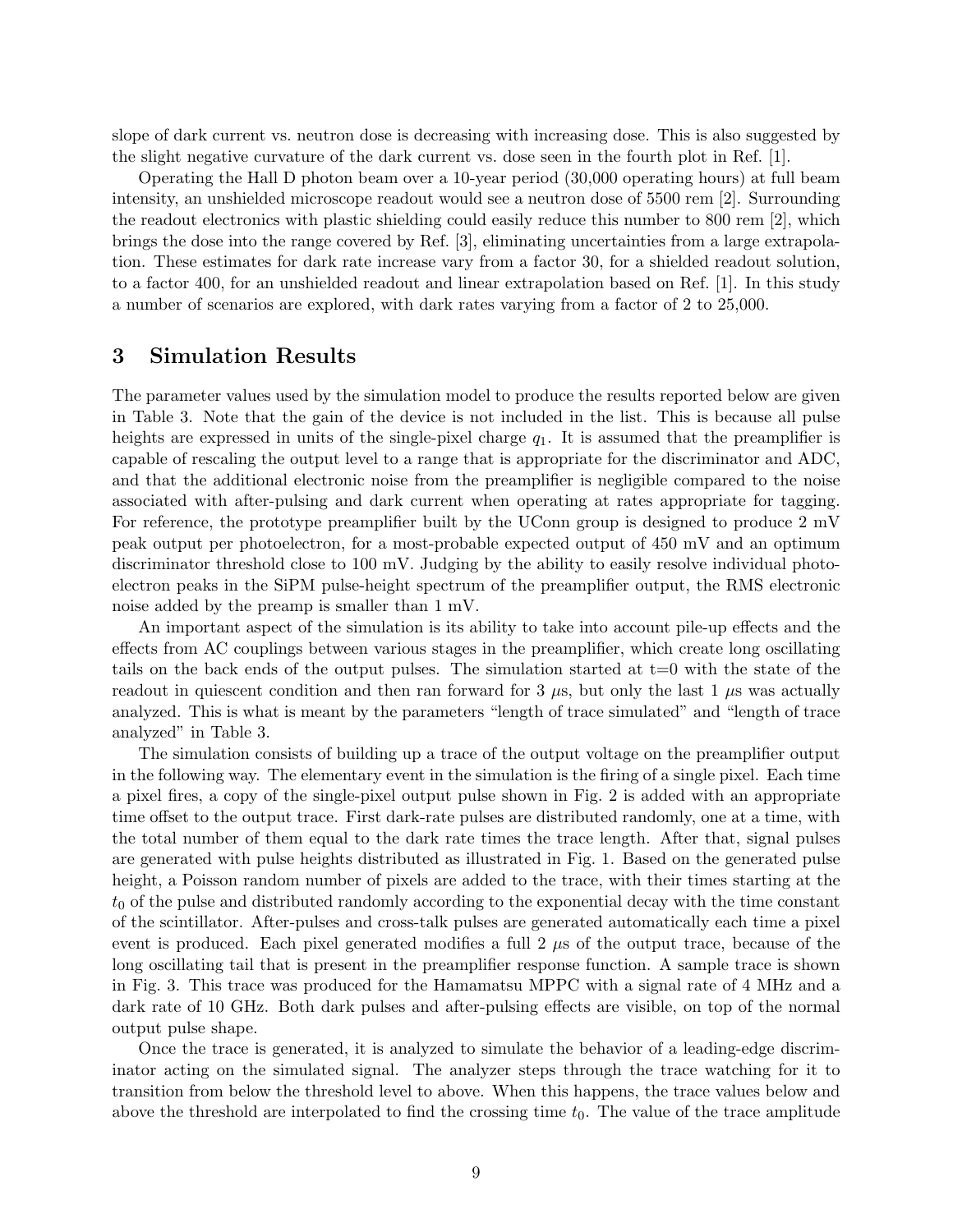Table 3: Parameters used by the simulation model to produce the results of this study. The CPTA device under study is the SSPM-0606BG4-PCB marketed by Photonique. The Hamamatsu device is the S10631-025P. Many of these parameters are not device-dependent and so are the same in both simulations.

| parameter                                   | CPTA SSPM | Hamamatsu MPPC |
|---------------------------------------------|-----------|----------------|
| most-probable amplitude (photoelectrons)    | 200       | 200            |
| scintillator time constant (ns)             | 2.7       | 2.7            |
| discriminator threshold (photoelectrons)    | 50        | 50             |
| discriminator minimum pulse separation (ns) | 10        | 10             |
| preamplifier impulse rise time (ns)         | 2.4       | 2.4            |
| preamplifier impulse fall time (ns)         | 5.3       | 5.3            |
| preamplifier peak delay time (ns)           | 9.5       | 9.5            |
| preamplifier $50\%$ delay time (ns)         | 7.8       | 7.8            |
| mean tagged electron rate (MHz)             | $0.1 - 5$ | $0.1 - 5$      |
| length of trace simulated $(\mu s)$         | 3         | 3              |
| length of trace analyzed $(\mu s)$          | 1         |                |
| size of time step simulated (ps)            | 100       | 100            |
| dark rate for whole device (MHz)            | $10-10^5$ | $10-10^5$      |
| total number of pixels in device            | 1700      | 14400          |
| pixel recovery time constant (ns)           | 1000      | 15             |
| cross-talk probability                      | 0.13      | 0.02           |
| short after-pulse time constant (ns)        |           | 18             |
| short after-pulse probability               |           | 0.06           |
| long after-pulse time constant (ns)         |           | 70             |
| long after-pulse probability                |           | 0.05           |
| number of traces generated per setting      | 20000     | 20000          |

a fixed time interval after  $t_0$  is recorded as the pulse height for that pulse. For comparison with the generated value, the analyzer goes through the list of generated signal pulses and finds the one whose generated time plus a predefined offset is closest to the  $t_0$  and matches up the generated time and amplitude with that found by the analyzer. The amplitude spectrum of the discriminated trace pulses analyzed in this way, divided by the generated spectrum, gives the detection efficiency of the readout as a function of pulse height. The ratio of the integrals of the two spectra gives the detection efficiency. It might be feared that measuring the efficiency this way might produce a bias on the high side, because spurious (noise) triggers are also counted, but the threshold used in this study was too high for this to occur at an appreciable rate. Its presence would be indicated by an extended flat background outside the peak in the time resolution plot, and this is not seen except at the highest dark rate  $10^{11}$  Hz considered in this study.

### 3.1 results for the CPTA 2 mm device

To obtain baseline performance figures, the simulation was first carried out at a low signal rate of 100 kHz and a pristine dark rate for this device of  $10^7$  Hz. The generated and observed pulse height spectra are shown in the first panel of Fig. 4. The second panel shows the discriminator detection efficiency as a function of generated pulse amplitude. Fig. 5 shows the time-walk correction and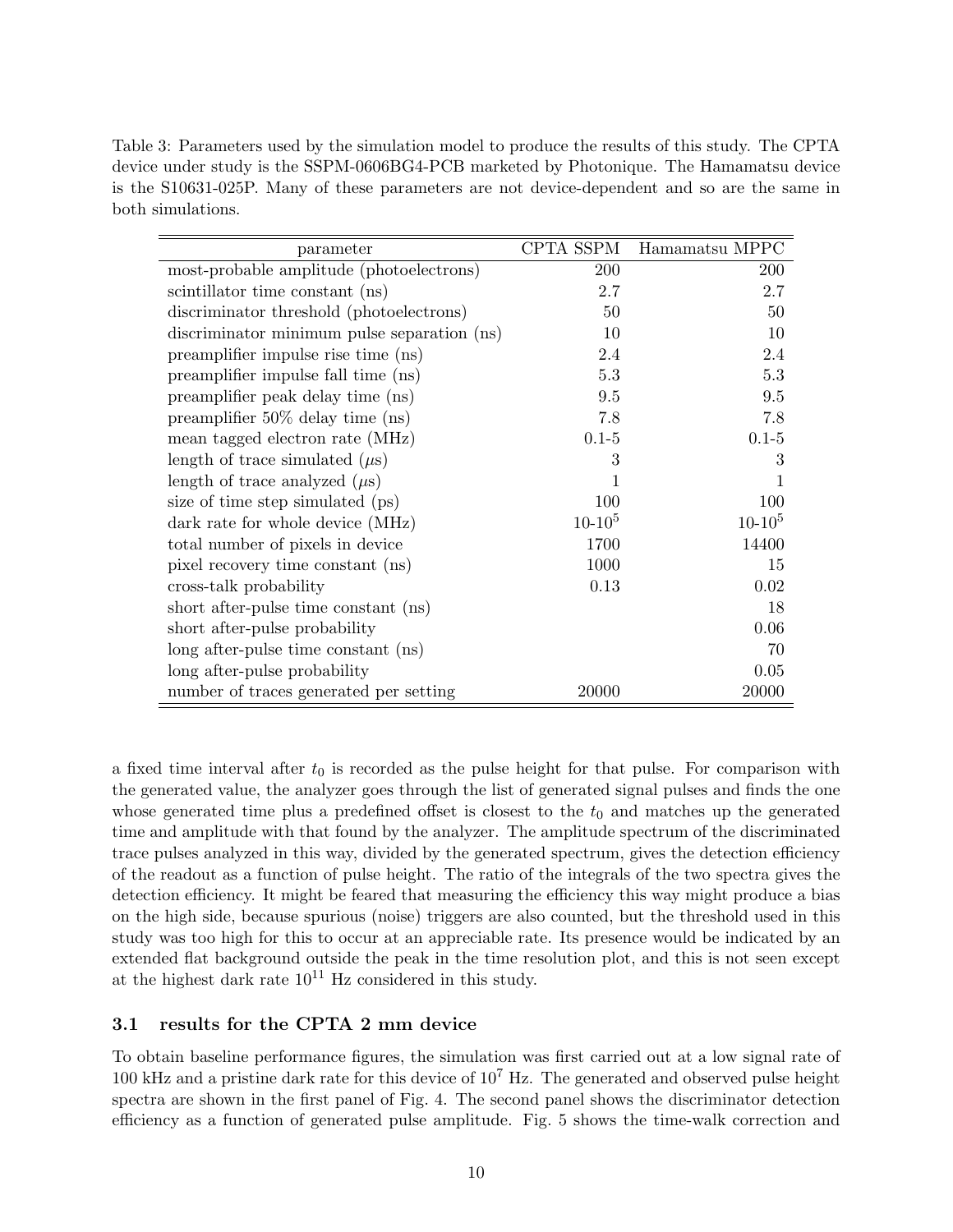

Figure 3: Sample trace taken from the simulation of the Hamamatsu MPPC at a signal rate of 4 MHz and a dark rate of 10 GHz. The y axis is output voltage expressed in units where a single pixel has a maximum amplitude of 1, as shown in Fig. 1. The second panel is a zoomed view of the first, showing the largest pulse in greater detail.



Figure 4: Amplitude spectrum (left panel) and detection efficiency as a function of amplitude (right panel) for the CPTA device simulation at a signal rate of 100 kHz and a dark rate of 10 MHz. The solid line in the left panel is the generated spectrum, and the dashed line is the spectrum of the detected pulses. The spectrum-weighted efficiency in this simulation is 99.8%.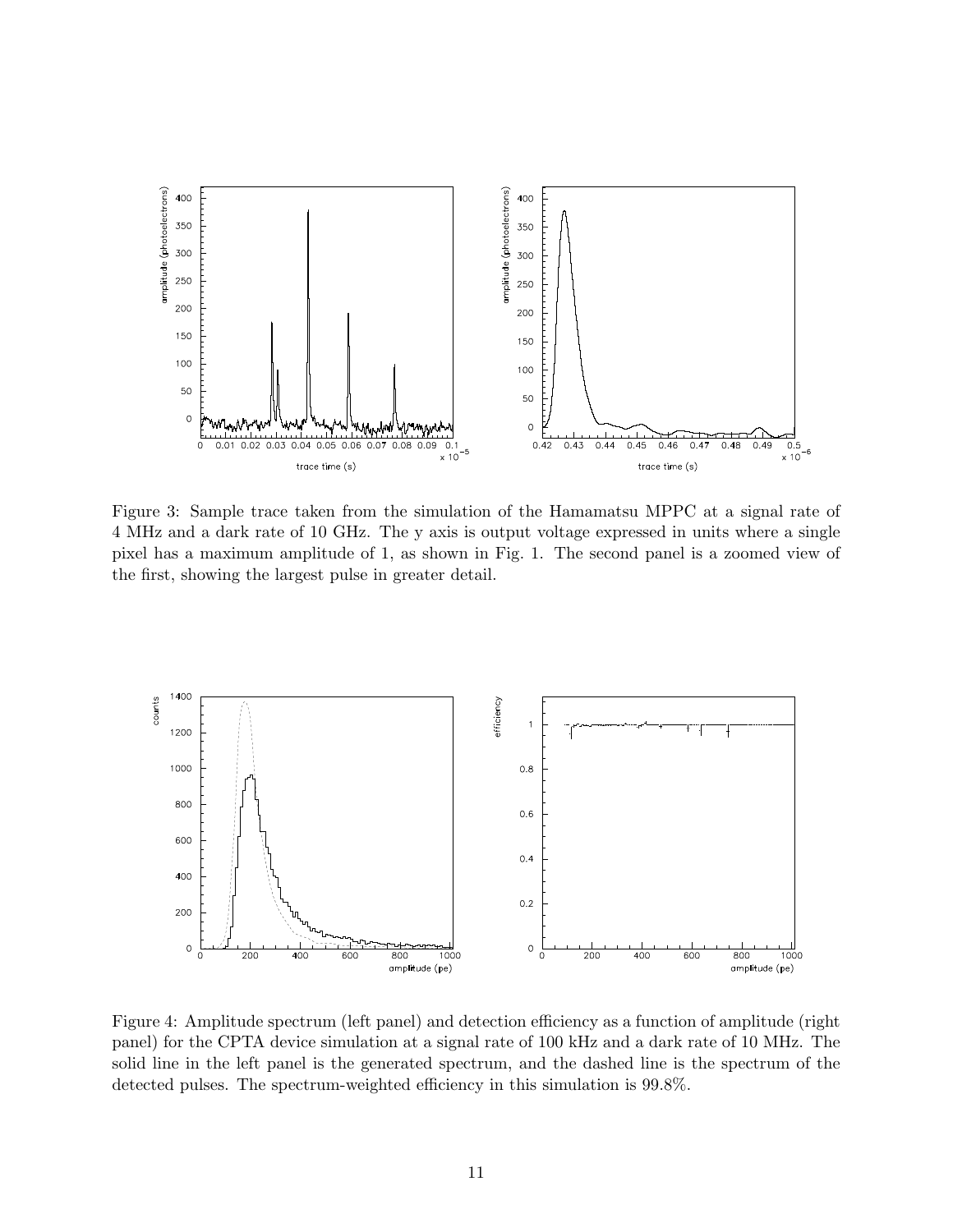

Figure 5: Time walk correction (left panel) and time resolution (right panel) as a function of pulse amplitude, for the CPTA device simulation at a signal rate of 100 kHz and a dark rate of 10 MHz. The spectrum-weighted RMS time resolution from this simulation is 122 ps.

RMS time resolution as a function of pulse amplitude under the same conditions. At 100 kHZ the CPTA device easily meets all of the performance requirements for the microscope readout.

Fig. 6 shows the generated and measured pulse amplitude spectra at signal rates of 1 MHz and 4 MHz. At the lower signal rate, there is a noticeable compression of the dynamic range coming from the limited number of 1700 pixels. This tends not to affect the time resolution very much because the missed photons tend to come from the tail of the pulse, whereas the leading edge is not affected. However at the operating rate of 4 MHz one starts to see a significant depression of the gain. This comes about in the simulation because of the high rate compared to the long pixel recovery time of 2.8 µs. The product of the rate and the average of 350 photoelectrons per pulse means that the average pixel firing rate is 800 kHz, with the result that the pixels rarely recover their full operating potential between firings. This might not be a problem if it were consistent, but the random nature of the events means that the effective gain is fluctuating from one signal pulse to the next by as much as a factor 2. Because of this, the pristine device detection efficiency drops from 98.5% to 92.5% between 1 MHz and 4 MHz counting rate.

These observations have nothing to do with elevated dark rate. The the simulations reported so far were run under pre-radiated conditions for the CPTA SSPM device. Things eventually get even worse when the dark rate is increased. The pristine dark rate is 6 KHz per pixel, small compared to the 800 kHz per pixel under operating conditions at 4 MHz. Dark rate begins to be noticeable as soon it becomes reaches the same magnitude as the signal rate per pixel, which occurs at about a factor of 100 times the pristine rate, or  $10^9$  Hz. Fig. 7 compares the time resolutions at 4 MHz signal rate between device dark rates of  $10^7$  Hz and  $10^9$  Hz. The time resolution has degraded somewhat with increasing dark rate, but the most important effect is on the detection efficiency. At 4 MHz signal rate and  $10^9$  Hz dark rate, the detection efficiency at the discriminator threshold of 50 pe has dropped to only 56%.

In summary, the pre-radiated CPTA device marginally satisfies the efficiency specification of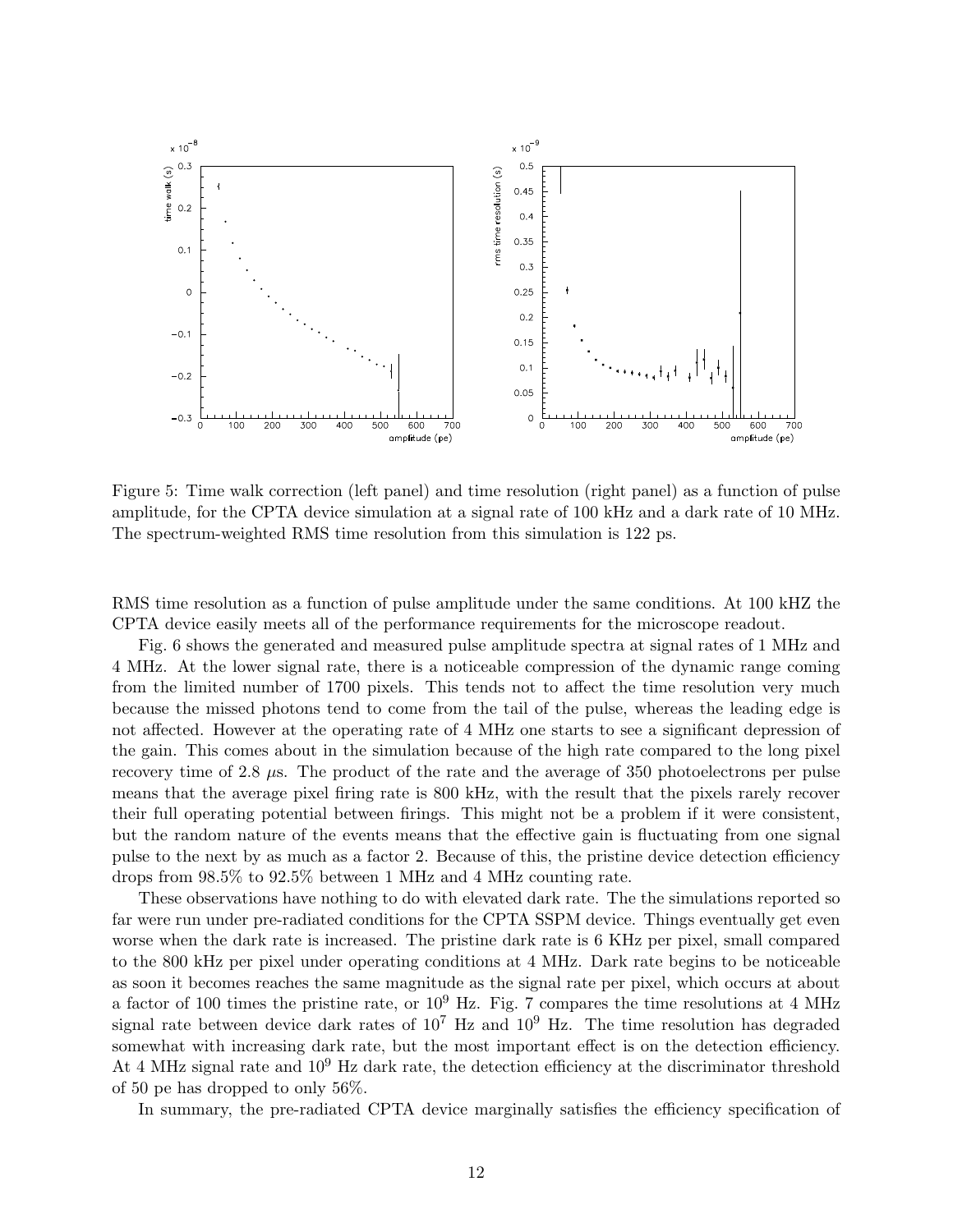

Figure 6: Pulse height amplitude spectrum for the CPTA simulation at a signal rate of 1 MHz (left panel) and 4 MHz (right panel). The solid lines are the generated amplitude spectra and the dashed lines are the detected pulse heights. The spectrum-weighted detection efficiencies are 98.5% and 92.5%, respectively.



Figure 7: RMS time resolution for the CPTA device at a signal rate of 4 MHz and dark rate of 10 MHz (left panel) and 1 GHz (right panel). The corresponding spectrum-averaged resolutions are 176 ps and 228 ps, respectively. The discriminator detection efficiencies at 50 pe threshold are 92.5% and 55.3%, respectively.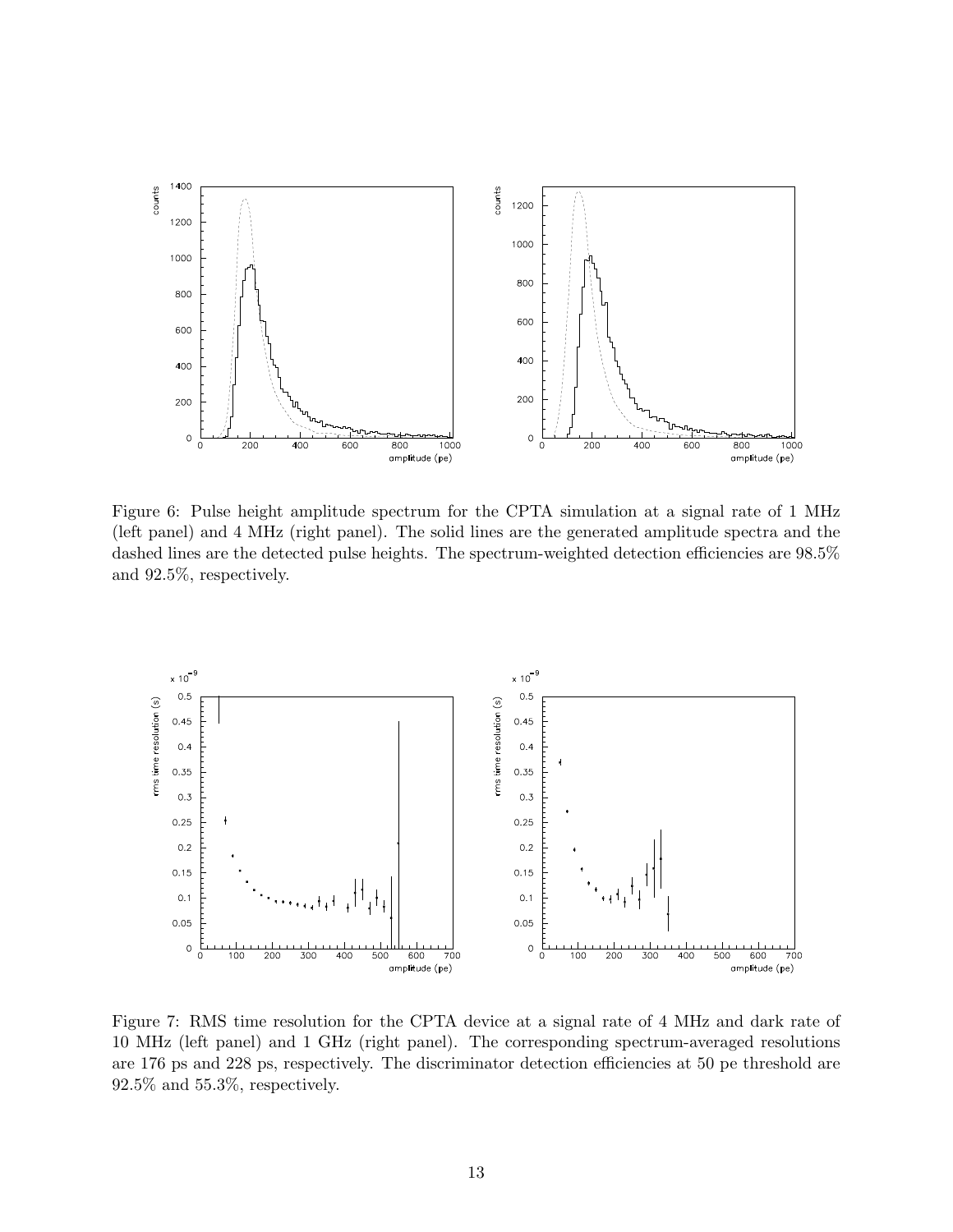

Figure 8: Amplitude spectrum (left panel) and detection efficiency as a function of amplitude (right panel) for the Hamamatsu device simulation at a signal rate of 4 MHz and a dark rate of 10 MHz. The solid line in the left panel is the generated spectrum, and the dashed line is the spectrum of the detected pulses. The spectrum-weighted efficiency in this simulation is 94.8%.

95% at the full operating rate of a microscope channel, which is somewhat under 4 MHz, but it is already operating at a current higher than is optimum for this device, because of its long pixel recovery time. If radiation damage causes the dark rate to increase by a factor 100 above that of the pristine device, the gain fluctuations caused by the long pixel recovery time seriously impact the efficiency of the detector, to the point where it cannot function adequately for the purposes of tagging. One could recover most of the lost efficiency by reducing the discriminator threshold to 20 pe, or perhaps even to 10 pe, but at some level it begins to see a substantial rate of false hits from dark current pile-up. Further optimization of the simulation based on the CPTA device was not attempted because running this device above 1 MHz seems already to be stretching its capabilities, even in the absence of elevated dark current. Beside that, it would seem to be a waste of time to squeeze the last ounce of performance out of the Photonique SSPM, when one compares it to the Hamamatsu MPPC device treated in the next section.

#### 3.2 results for the Hamamatsu 3 mm device

Fig. 8 shows the amplitude spectrum, and the detection efficiency as a function of generated amplitude, for the pristine MPPC device running at 4 MHz. The Hamamatsu MPPC considered in this simulation has a considerably smaller geometric fill factor than the CPTA SSPM device (25 micron vs. 50 micron pixels), but its intrinsic quantum efficiency peaks in the green-blue region, whereas the CPTA device QE peaks in the red. The net effect is that the two devices have similar PDE values for light from BCF-20 scintillator, here taken to be 15%. This is why the generated pulse height distribution comes out to be the same in the two simulations, as can be seen by comparing the solid histograms in Figs 6 and 8, left panel. The measured pulse height distributions are different, however, because the non-linearity and pixel-recovery effects are different in the two cases. Note that the large number of pixels and the fast pixel recovery time make the measured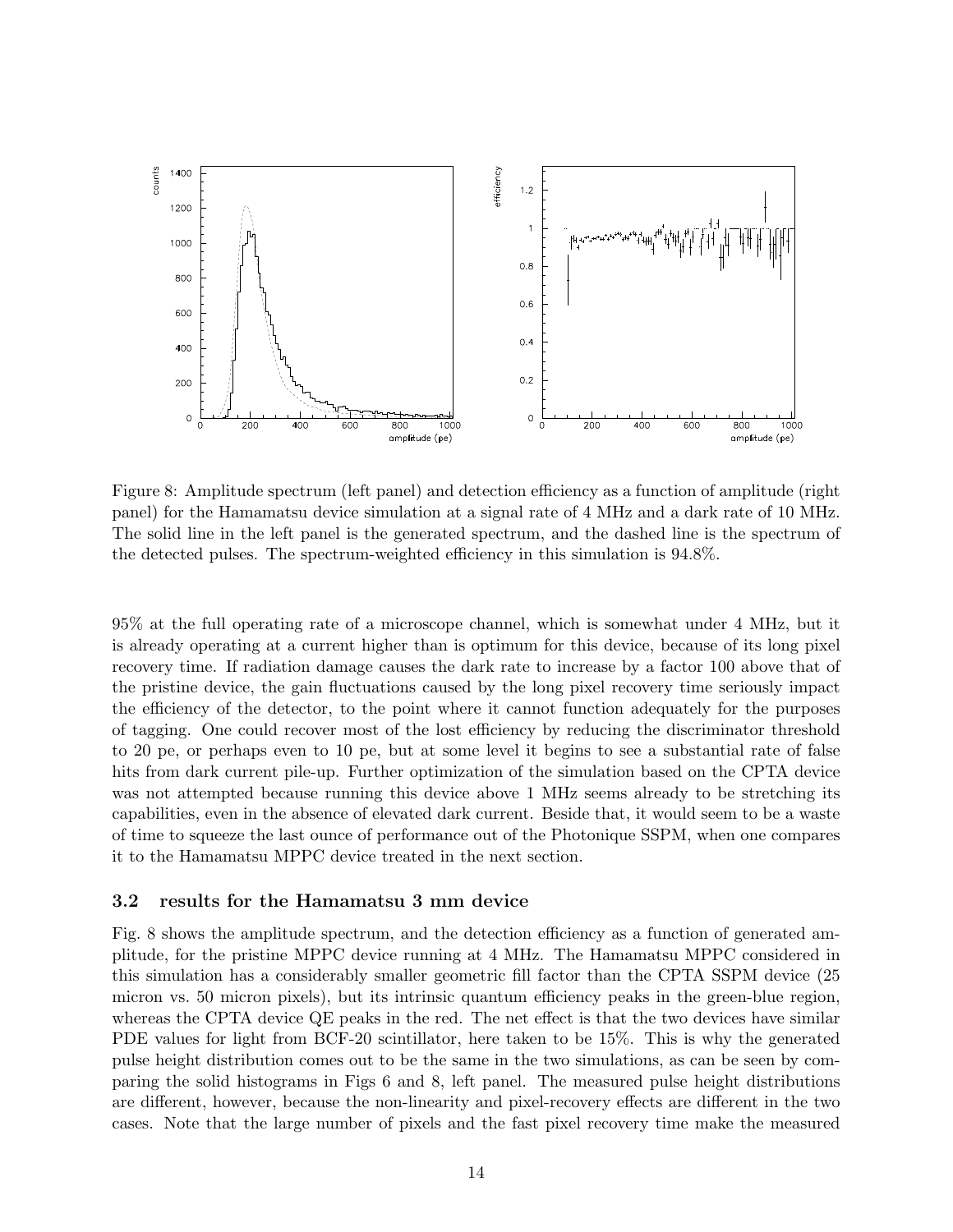

Figure 9: Time walk correction (left panel) and time resolution (right panel) as a function of pulse amplitude, for the MPPC device simulation at a signal rate of 4 MHz and a dark rate of 10 MHz. The spectrum-weighted RMS time resolution from this simulation is 181 ps.

spectrum much closer to the generated one in the case of the MPPC device than was seen for the SSPM, but in both cases some amount of dynamic range compression is visible in the suppression of the Landau tail.

The time walk correction and RMS time resolution functions are shown in Fig. 9 for the pristine MPPC running at the maximum expected operating signal rate of 4 MHz. Comparison with Fig. 8 shows that the time resolution in the region of the peak amplitude is better than 200 ps, satisfying the design goal for RMS time resolution under running conditions.

To track how these performance parameters degrade with increasing dark rate, the plots in Figs. 8-9 were repeated at device dark rates of 100 MHz, 1 GHz, 10 GHz, and 100 GHz. Dark rate effects were not noticeable at 100 MHz and 1 GHz, but they become significant at 10 GHz, and at 100 GHz the performance of the device is badly impaired. Fig. 10 shows the generated and measured amplitude spectra for the highest two dark rates simulated. In all of these dark rate studies, the signal rate was kept constant at 4 MHz so that all differences from what was shown in Figs. 8-9 would be due to dark rate effects alone. Visual comparison of these spectra suggest that the readout is still functioning at 10 GHz dark rate essentially as it did when it was new at 4 MHz, but at 100 GHz it is showing substantial pe yield fluctuations. The corresponding RMS time resolutions and detection efficiencies are shown in Figs. 11-12.

These results are summarized in Table 4 for the full range of dark rates studied. Considered together, they show that the readout is able to function at an acceptable level at a dark rate up to as high as 10 GHz, but not much higher.

# 4 Conclusions

Operating the Hall D photon beam over a 10-year period (30,000 operating hours) at full beam intensity, an unshielded microscope readout would see a neutron dose of 5500 rem [2]. Surrounding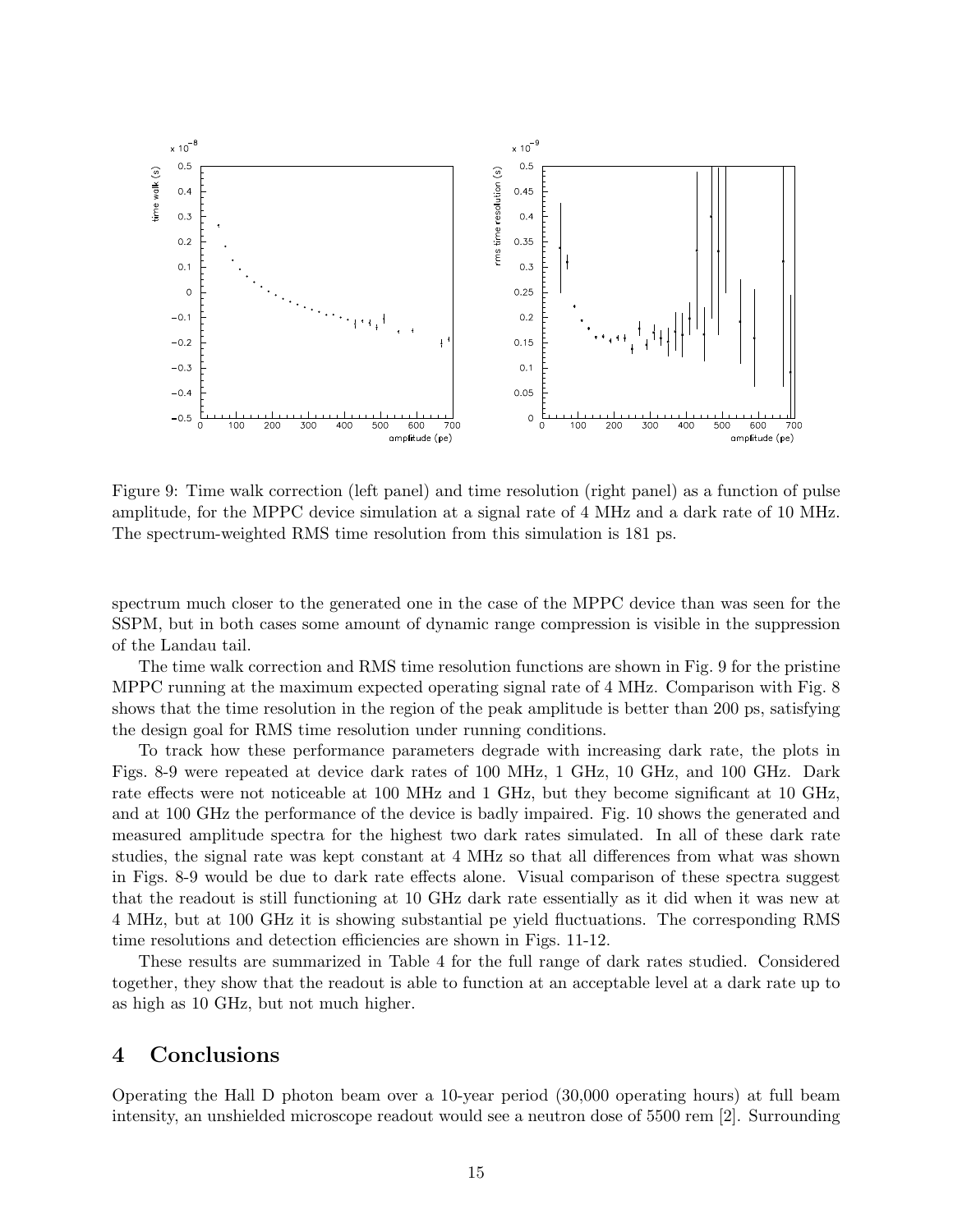

Figure 10: Amplitude spectra for the MPPC device operating at a signal rate of 4 MHz with a whole-device dark rate of 10 GHz (left panel) and 100 GHz (right panel). The solid line is the generated spectrum, and the dashed line is the spectrum of the detected pulses.



Figure 11: RMS time resolution as a function of pulse amplitude for the MPPC device operating at a signal rate of 4 MHz with a whole-device dark rate of 10 GHz (left panel) and 100 GHz (right panel). The discriminator threshold was left fixed at 50 pe.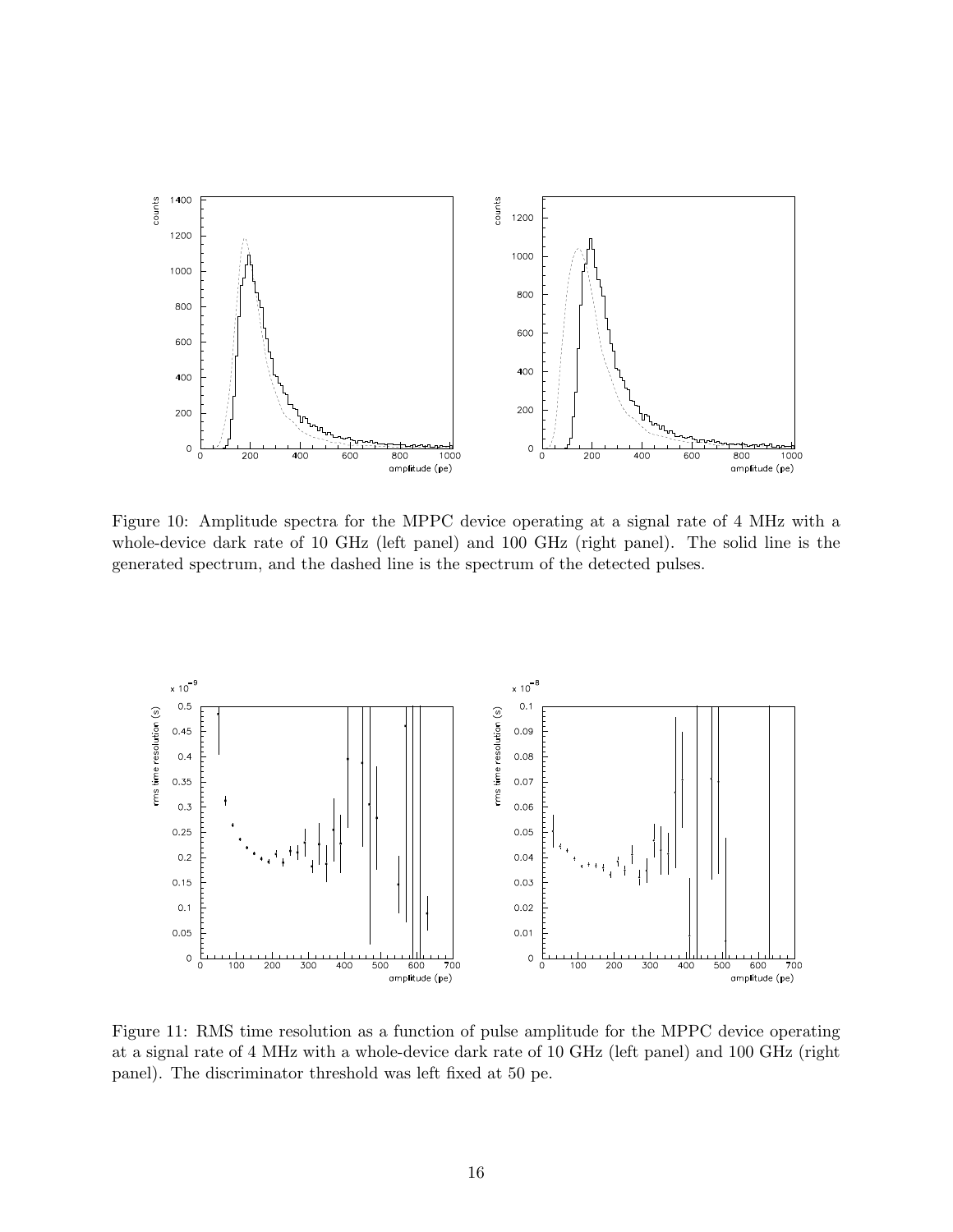

Figure 12: Detection efficiency as a function of generated amplitude for the MPPC device operating at a signal rate of 4 MHz and a dark rate of 10 GHz (left panel) and 100 GHz (right panel). The discriminator threshold was left fixed at 50 pe.

| device      | signal | dark rate |            | time resolution |    | efficiency |   |
|-------------|--------|-----------|------------|-----------------|----|------------|---|
| <b>SSPM</b> | 4 MHz  | 10        | MHz        | 166             | ps | 92.5       | % |
|             |        | 100       | MHz        | 167             | ps | 91.7       | % |
|             |        | 1         | GHz        | 195             | ps | 55.3       | % |
|             |        | 10        | GHz        |                 |    | 0.0        | % |
| <b>MPPC</b> | 4 MHz  | 10        | <b>MHz</b> | 181             | ps | 94.8       | % |
|             |        | 100       | MHz        | 183             | ps | 94.9       | % |
|             |        | 1         | $\rm GHz$  | 188             | ps | 94.9       | % |
|             |        | 10        | GHz        | 225             | ps | 94.7       | % |
|             |        | 100       | GHz        | 381             | ps | 73.8       | % |

Table 4: Time resolution and detection efficiency for different levels of dark rate. Dark rates stated are whole-device counts per second.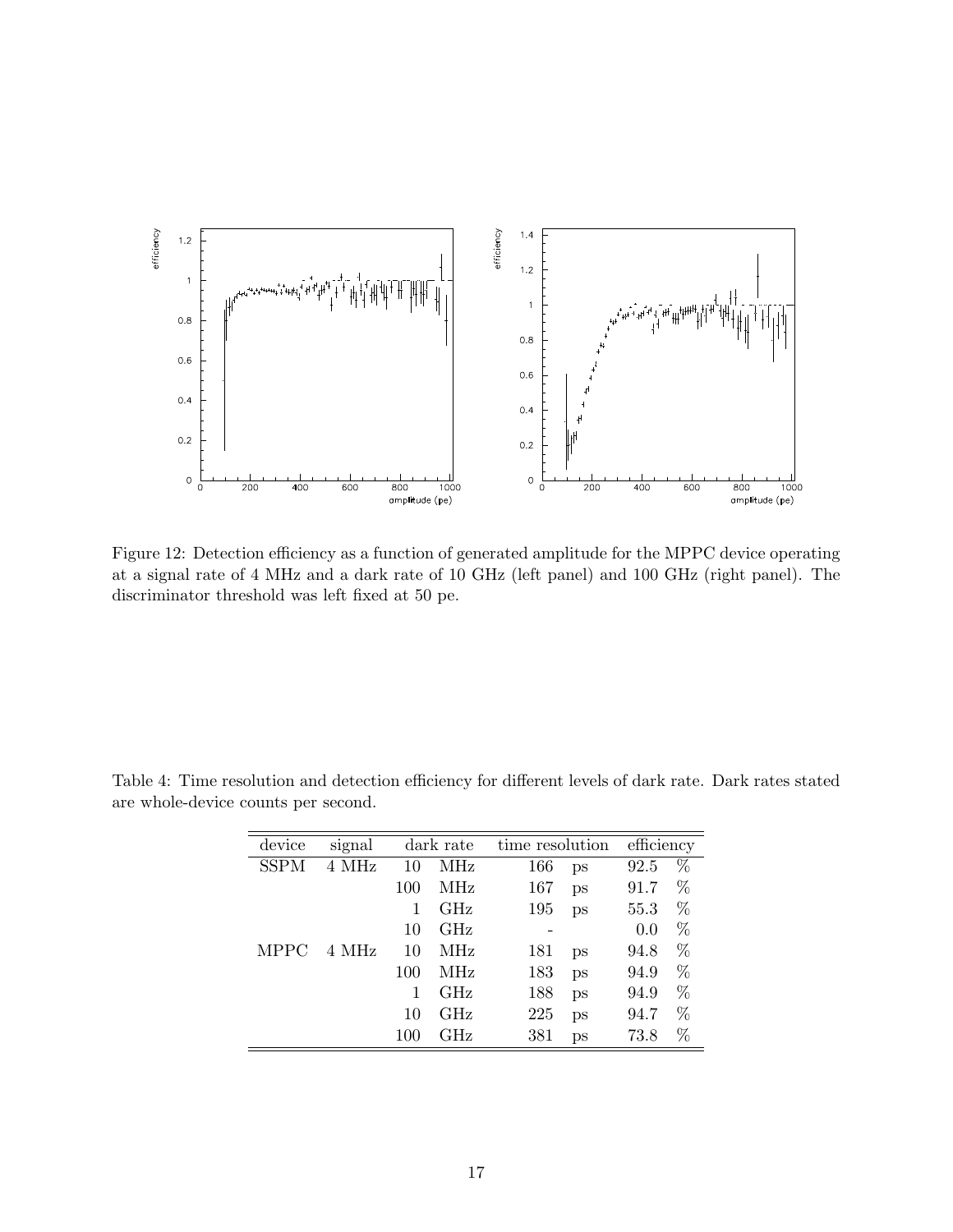the readout electronics with plastic shielding could easily reduce this number to 800 rem [2], which brings the dose into the range covered by Ref. [3], eliminating uncertainties from a large extrapolation. Linear extrapolation of dark rate increase from 150 rem to 5500 rem, based on Ref. [1], predicts a growth in dark rate by the factor 440 for the Hamamatsu MPPC device. Linear extrapolation of the dark rate increase from 830 rem to 5500 rem, based on Ref. [3], predicts a growth in dark rate by the factor 200. The smaller value is consistent with the slower-than-linear growth of dark rate with radiation dose shown in Ref. [1]. For the Hamamatsu S10931-025P MPPC, these predictions lead to dark rates of  $1.8 \times 10^9$  Hz and  $8 \times 10^8$  Hz, respectively, at the end of the 10-year period. Both of these rates are far less than the upper bound of 10 GHz for the dark rate, based on this simulation study.

These estimates do reply on extrapolations well beyond the range of existing radiation damage measurements. Evidence up to 800 rem points to less-than-linear dark rate growth with radiation dose, but there is some risk entailed in assuming that this trend continues up to 5500 rem. Somov has shown [2] that a relatively simple shielding scenario, employing sheets of plastic as neutron moderators around the readout, can reduce the neutron dose seen by the MPPC devices by a factor of 6. Doing this would bring the projected dose over a 10-year period down to the same level as reported in Ref. [3], thus avoiding extrapolation uncertainties.

Based on this study, the impact of radiation damage on the performance of the tagger microscope readout based on Hamamatsu MPPC devices is expected to be negligible over the projected lifetime of the detector. Shielding the readout with sheets of plastic to moderate fast neutrons is recommended to control risks associated with extrapolation of existing radiation damage measurements. It would also be useful to extend the range of existing radiation damage measurements on these devices up to the level of 5000 rem, to test the validity of the extrapolation model for the dark rate, and also to check if other effects on the operating characteristics begin to emerge at these higher levels of radiation damage.

### References

- [1] Y. Qiang, "SiPM Radiation Hardness Test", report available at http://www.jlab.org/ Hall-D/software/wiki/index.php/SiPM Radiation Hardness Test
- [2] A. Somov, "Neutron Background Estimates in the Tagger Hall", gluex-doc-1646, 2010.
- [3] Y. Musienko, D. Renker, Z. Charifoulline, K. Deiters, S. Reucroft, and J. Swain, "Study of Radiation Damage Induced by 82 MeV Protons on Multi-pixel Geiger-Mode Avalanche Photodiodes", Nucl. Instr. Meth. A610 (2009) 87-92.
- [4] I. Britvitcha, and D. Renker, "Measurements of the Recovery Time of Geiger-Mode Avalanche Photodiodes", Nucl. Instr. Meth. A567 (2006) 260-263.
- [5] F. Retière, "MPPC Response Simulation and High Speed Readout Optimization", Nuclear Science Symposium Conference Record (NSS/MIC), 2009 IEEE Issue Oct. 24 2009-Nov. 1 2009, 2197-2200.
- [6] A. Para, "First Look at the Hamamatsu MPPC", FNAL Research Techniques Seminar, Nov. 8, 2007, slides available online at http://www-ppd.fnal.gov/EPPOffice-W/Research Techniques Seminar/Talks/Para SiPM RTS 1.ppt